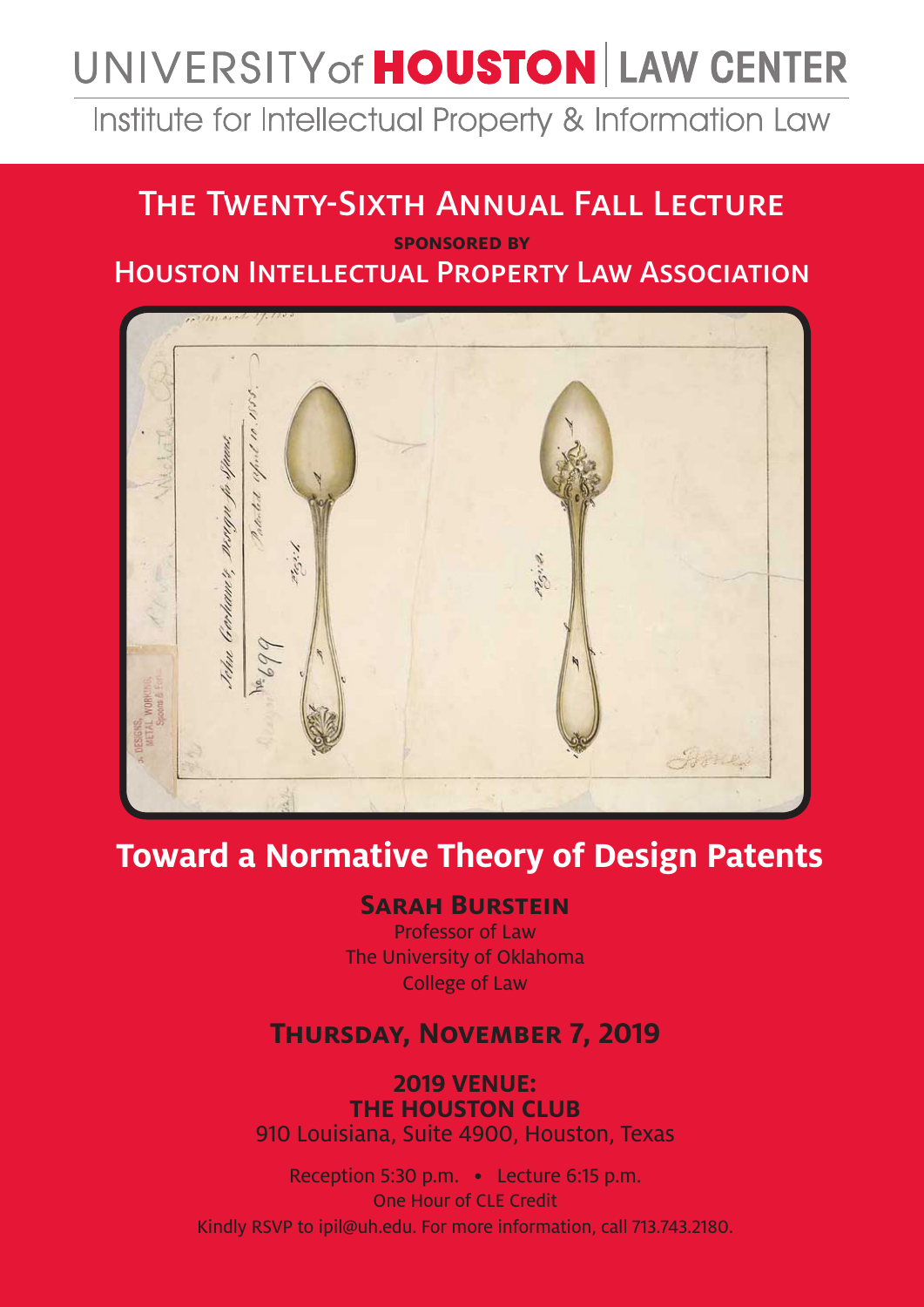### **The Fall Lecture Sponsored by Houston Intellectual Property Law Association**

Celebrating 26 Years of Serving Houston's Intellectual Property & Information Law Bar

### **Past Presenters**

- 2018 TIMOTHY R. HOLBROOK, Emory University School of Law
- **2017** JOHN R. THOMAS, Georgetown University Law Center
- 2016 DANIEL C.K. CHOW, The Ohio State University Moritz College of Law
- 2015 RUTH OKEDIJI, University of Minnesota Law School
- 2014 DENNIS D. CROUCH, University of Missouri School of Law
- 2013 ELIZABETH A. ROWE, University of Florida Levin College of Law
- **2012** HON. JIMMIE V. REYNA, U.S. Court of Appeals for the Federal Circuit
- **2011** ROBERT BRAUNEIS, George Washington University Law School
- **2010** JANE K. WINN, University of Washington School of Law
- 2009 GREGORY N. MANDEL, Temple University Beasley School of Law
- 2008 MARGO A. BAGLEY, University of Virginia School of Law
- 2007 CLARISA LONG, Columbia University School of Law
- 2006 | OHN F. DUFFY, George Washington University Law School
- 2005 DAN L. BURK, University of Minnesota Law School
- 2004 DAVID | FRANKLYN, University of San Francisco School of Law
- 2003 WILLIAM F. LEE, HALE & DORR LLP
- **2002** HON. PAUL MICHEL, U.S. Court of Appeals for the Federal Circuit
- 2001 YSOLDE GENDREAU, Université de Montréal
- 2000 **JERRE B. SWANN, Kilpatrick Stockton LLP**
- 1999 | OSEPH STRAUS, Max Planck Institute for Innovation and Competition
- 1998 | OHN R. THOMAS, George Washington University Law School
- 1997 HON. NANCY LINCK, U.S. Patent and Trademark Office
- 1996 Hon. GLENN ARCHER, HON. PAULINE NEWMAN, AND HON. EDWARD SMITH, U.S. Court of Appeals for the Federal Circuit
- **1995** DONALD S. CHISUM, Author, CHISUM ON PATENTS
- **1994 JOHN PEGRAM, Davis, Hoxie, Faithfull & Hapgood LLP**

Cover photo, "John Gorham's Design for Spoons," courtesy of National Archives and Records Administration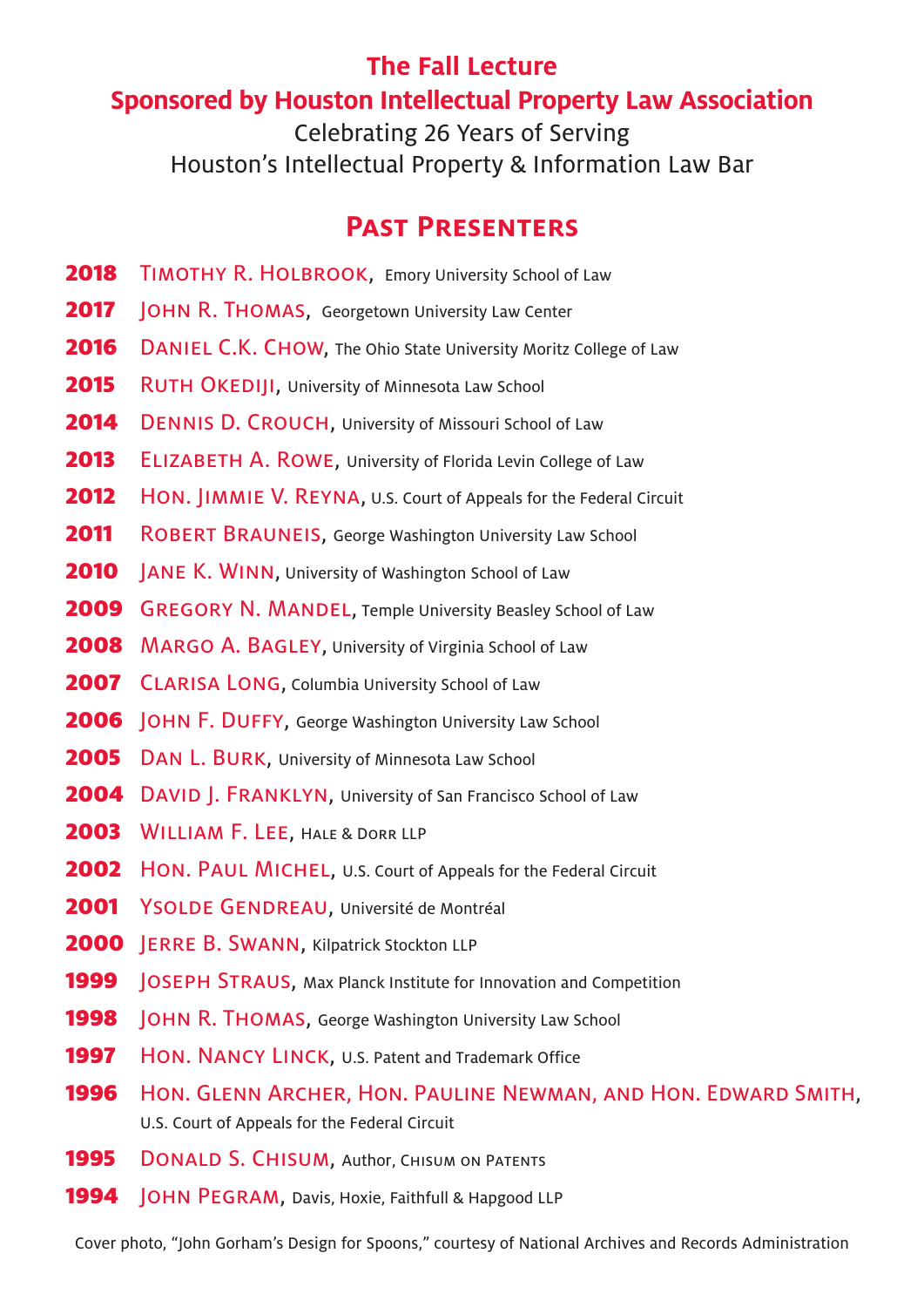

**Sarah Burstein** is a Professor of Law at the University of Oklahoma College of Law and an internationally-recognized expert in design patents. She has participated, by invitation, in design law conferences at the University of Oxford, Stanford Law School, the Max Planck Institute for Intellectual Property and Competition Law, ETH Zürich, and Waseda University in Tokyo. Professor Burstein is a past chair of the AALS Section on Art Law and of the ABA Design Committee.

Prior to joining the faculty at OU, Professor Burstein served as a law clerk to the Honorable Robert W. Pratt in the United States District Court for the Southern District of Iowa. She also worked as an intellectual property litigation associate in the Chicago office of Kirkland & Ellis LLP. Professor Burstein has a law degree from the University of Chicago and a B.A. in Art & Design from Iowa State University.

**Selected Publications Include:** Is Design Patent Examination Too Lax?, 33 Berkeley Tech. L. J. 607 (2019); The "Article of Manufacture" Today, 31 Harv J.L. & Tech. 781 (2018); The "Article of Manufacture" in 1887, 32 Berkeley Tech. L. J. 1 (2017); Costly Designs, 77 Ohio St. L. J. 107 (2016); The Patented Design, 83 Tenn. L. Rev. 161 (2015).

#### **Toward a Normative Theory of Design Patents**

The United States has granted patents for ornamental designs since 1842 but there are still few explanations for—let alone any clear consensus about—why, exactly, the system exists and what its goals should be. Now that high-profile cases like Apple v. Samsung have put the U.S. design patent system back in the spotlight and put millions of dollars on the line, it is more important than ever to figure out what we want this system to do, if anything. Should the goal be to deter any and all copying in the design space? To encourage the subjective expression of designers? To incentivize any and all types of design? Do we even need design patents at all?

This talk will provide a brief history of the U.S. design patent system and examine some of the various normative justifications that have been suggested in recent years. It will then present a new working theory for how we might justify the design patent system and explore some of the implications of that theory.